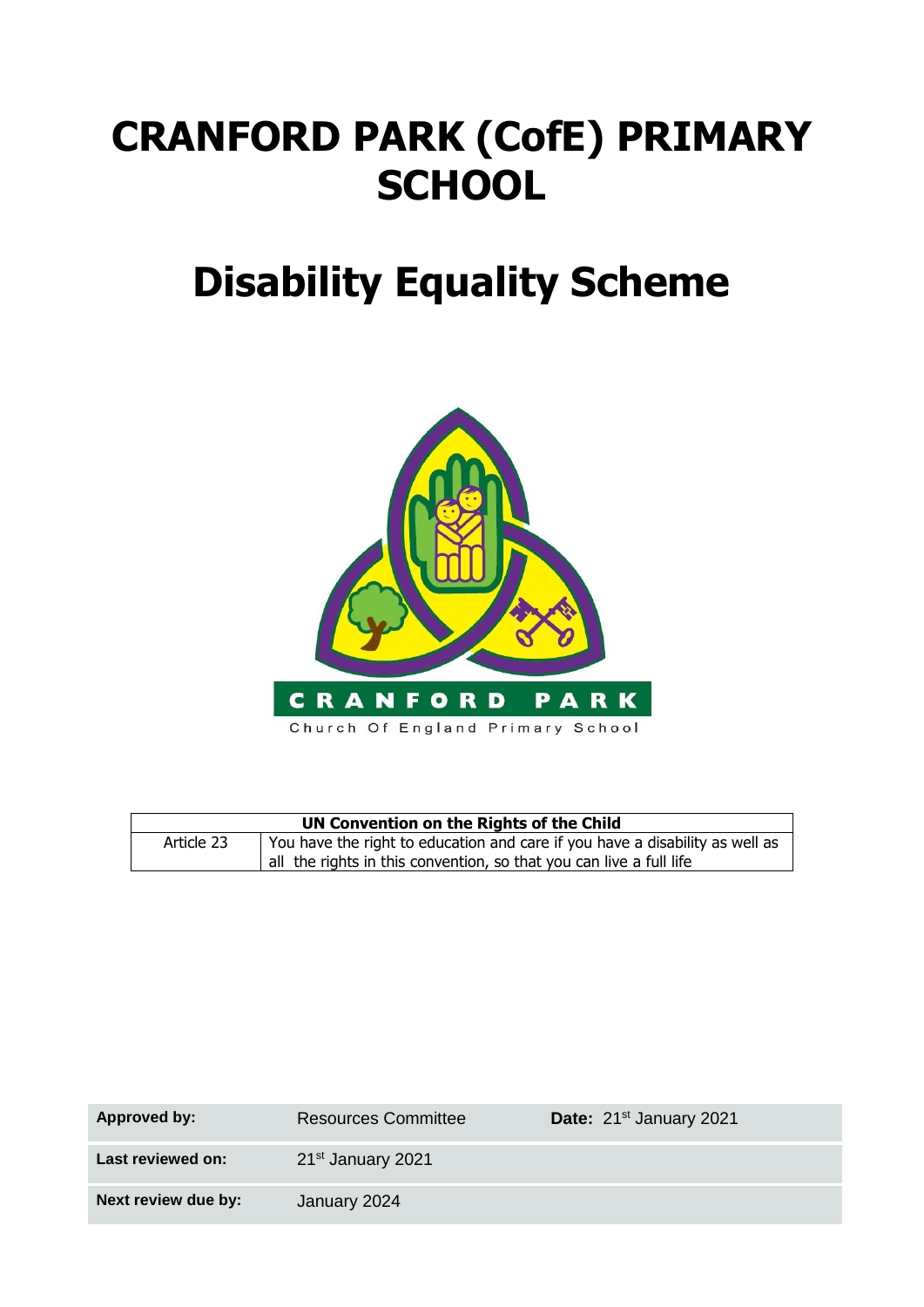#### **Introduction**

This plan is drawn up in accordance with the planning duty in the Disability Discrimination Act 1995, as amended by the SEN and Disability Act 2001 (SENDA) and the Disability Discrimination Act 2005. It draws on the guidance set out in "Accessible Schools: Planning to increase access to schools for disabled pupils", issued by DfES in July 2002.

The school is committed to ensuring equal treatment of all its pupils, employees and any others involved in the school community, with any form of disability and will ensure that people with disabilities are not treated less favourably in any procedures, practise and service delivery.

We aim to develop a culture of inclusion and diversity, in which people with disabilities are able to participate fully in school life. The achievement of children with disabilities will be monitored and this data will be used to raise standards and ensure inclusive teaching. Reasonable adjustments will be made to ensure that the whole school environment is as accessible as possible. We believe that diversity is a strength, which should be respected and celebrated by all those who learn, teach and visit the school.

#### **Schools' Duties under the DDA**

In particular it applies to three main school functions:

- to the school in its main function of providing education to pupils
- to the school as an employer
- to the school as a provider of services to parents and carers and the wider public

#### **Definition of Disability**

The Disability Discrimination Act 2005 (DDA) defines a disabled person as someone who has "a physical or mental impairment that has a substantial and long-term adverse effect on his or her ability to carry out normal day to day activities."

The definition of disability covers a broad spectrum of impairments including:

- cancer
- HIV
- multiple sclerosis
- diabetes
- epilepsy
- hearing or sight impairments
- mobility difficulties
- mental health conditions or learning difficulties/disabilities

People can be deemed disabled before they experience the long term and substantial adverse effect on their activities. (DDA 2005)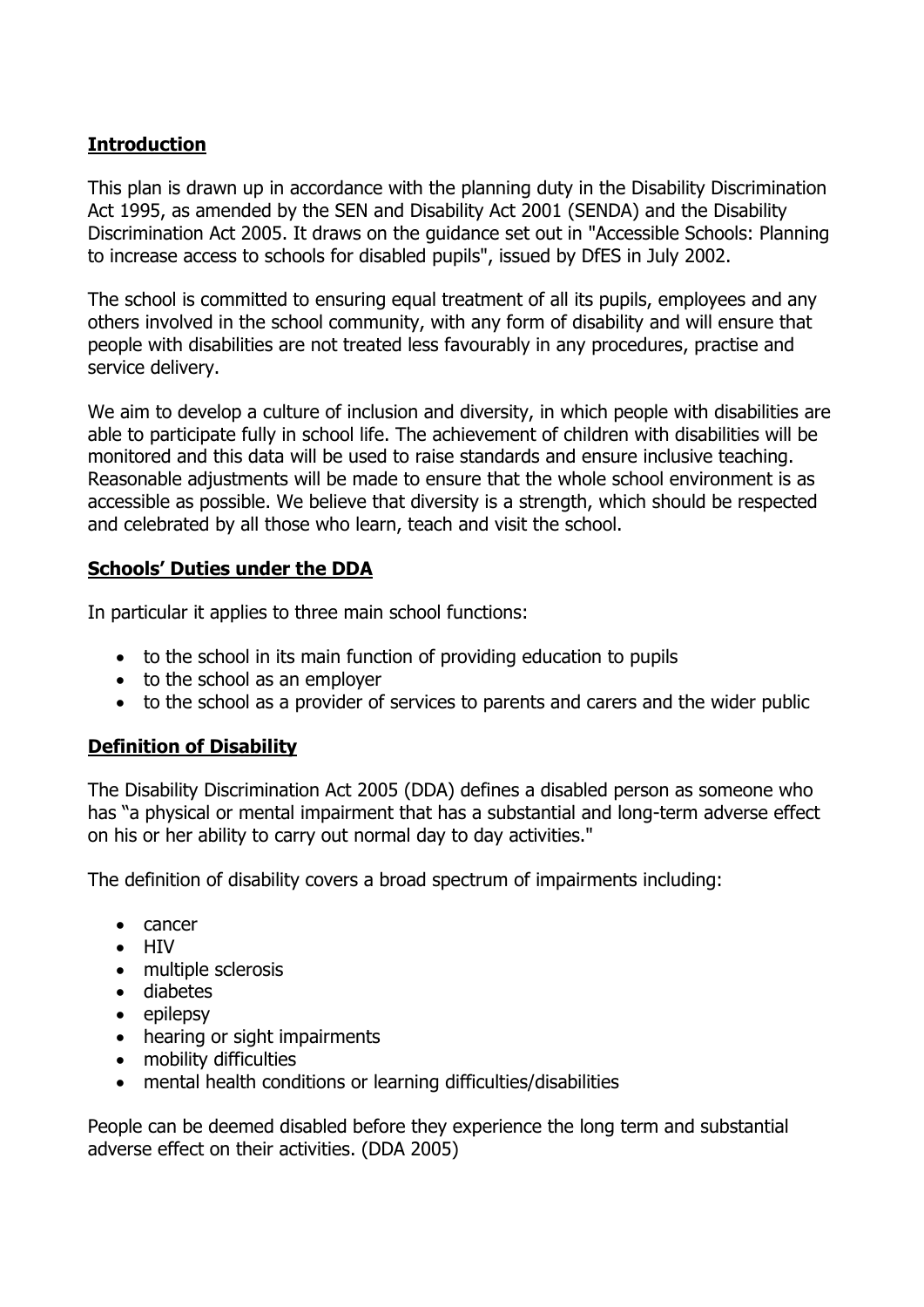Section 18 of the DDA has been amended so that individuals with a mental illness no longer have to demonstrate that it is "clinically well-recognised" although must still demonstrate adverse effect on his/her ability to carry out normal day-to-day activities.

#### **The Disability Equality Duty**

The general duty requires schools, when carrying out their functions, to have due regard to the need to:

- Promote equality of opportunity between people with disabilities and other persons.
- Eliminate discrimination that is unlawful under the Act.
- Eliminate harassment of people with disabilities that is related to their disabilities.
- Promote positive attitudes towards people with disabilities
- Encourage participation by people with disabilities in public life. It is also important to respect the wishes of children with disabilities so that they do not feel pushed into activities they do not wish to take part in
- Take steps to meet disabled peoples' needs, even if this requires more favourable treatment

In addition to the general duty to promote Disability Equality, Cranford Park CofE Primary has specific duties based on it to;

- Appraise and update the Disability Equality Scheme every two years
- Report on progress annually

#### Specific Duty

The production of this disability equality scheme (DES) provides a framework for integrating disability equality into all aspects of school life. The specific actions currently being taken include:

| Involvement of people with<br>disabilities in developing the<br>scheme            | • Annual reviews with SEN children /parents<br>Analysis of available school disability data<br>$\bullet$<br>Analysis of LA reports/specialist organisations<br>$\bullet$<br>reports<br>Meeting with parents at Parents' evenings<br>$\bullet$<br>DES surveys of all members of the school<br>$\bullet$<br>community and users of school buildings |  |
|-----------------------------------------------------------------------------------|---------------------------------------------------------------------------------------------------------------------------------------------------------------------------------------------------------------------------------------------------------------------------------------------------------------------------------------------------|--|
| Developing a voice for children,<br>staff and parents/carers with<br>disabilities | Including children and parents/carers in review<br>$\bullet$<br>meetings<br>Questionnaires for pupils and parents/carers<br>$\bullet$<br>Regular discussions in class about issues through<br><b>PSHE</b><br>• School council<br>Discussions at Governor meetings<br>$\bullet$                                                                    |  |
| Encouraging participation in<br>public life by people with<br>disabilities        | We ensure that children with disabilities are represented<br>and encouraged to participate in:<br>collective worship                                                                                                                                                                                                                              |  |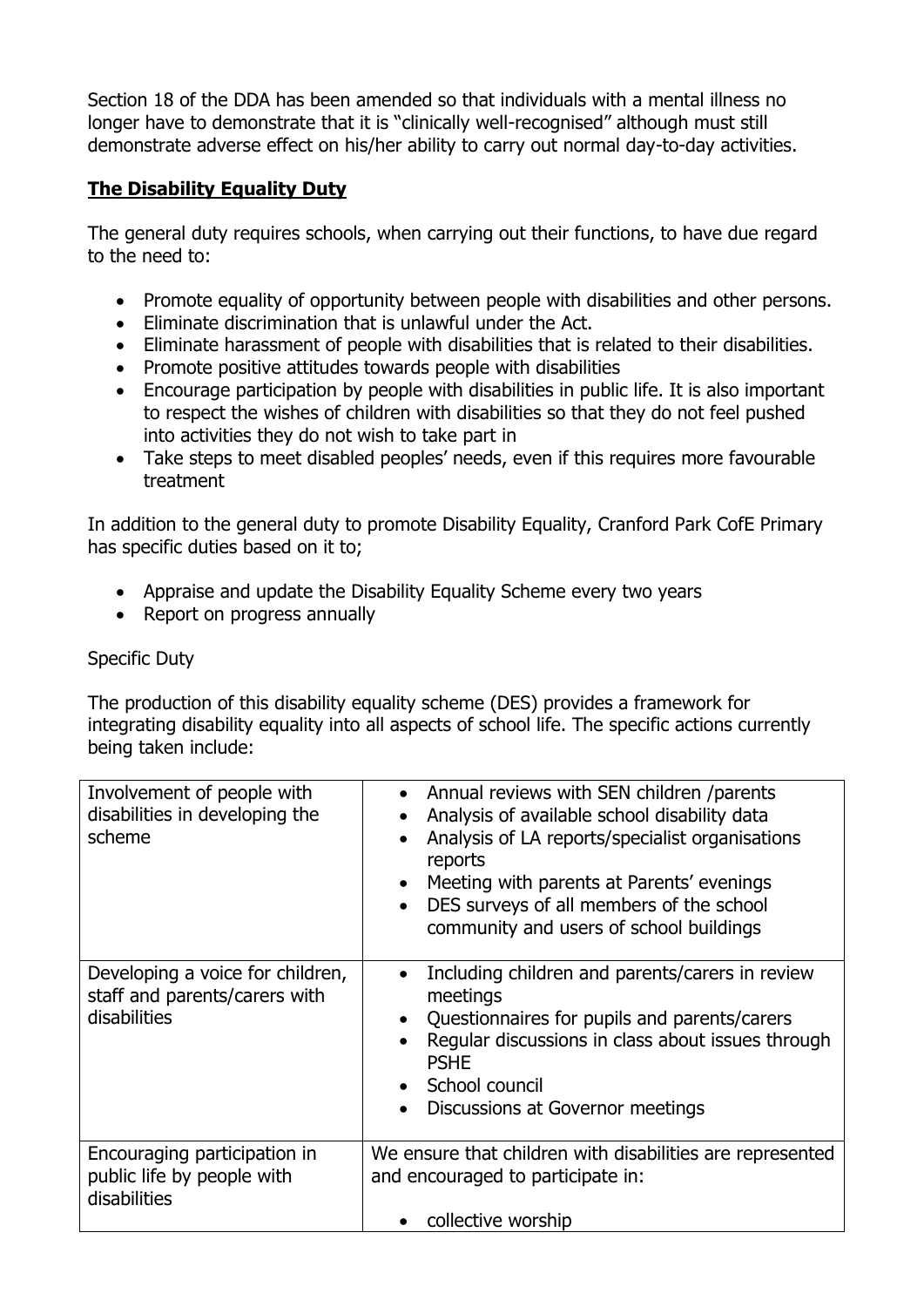| Eliminating harassment and<br>bullying<br>Promoting positive attitudes | performances<br>$\bullet$<br>sports activities<br>school council<br>governing body<br>We have a clear policy on anti-bullying which was in<br>due for review in November 2022.<br>ensuring displays and resources reflect diversity<br>$\bullet$                                                                                                                                                                                                                                                                                                                                                                                                                                                                                                                                                                                                                                                                                                                                                                                                                                                                                                                                                                                                                                                                                                                                                                                                                                                                                                                                                                                                                                |
|------------------------------------------------------------------------|---------------------------------------------------------------------------------------------------------------------------------------------------------------------------------------------------------------------------------------------------------------------------------------------------------------------------------------------------------------------------------------------------------------------------------------------------------------------------------------------------------------------------------------------------------------------------------------------------------------------------------------------------------------------------------------------------------------------------------------------------------------------------------------------------------------------------------------------------------------------------------------------------------------------------------------------------------------------------------------------------------------------------------------------------------------------------------------------------------------------------------------------------------------------------------------------------------------------------------------------------------------------------------------------------------------------------------------------------------------------------------------------------------------------------------------------------------------------------------------------------------------------------------------------------------------------------------------------------------------------------------------------------------------------------------|
| towards people with disabilities                                       | promoting difference positively through the<br>curriculum<br>teachers taking account of IEPs when planning<br>$\bullet$<br>lessons<br>use of outside agencies to support staff training<br>using newsletters and web pages to promote<br>policies                                                                                                                                                                                                                                                                                                                                                                                                                                                                                                                                                                                                                                                                                                                                                                                                                                                                                                                                                                                                                                                                                                                                                                                                                                                                                                                                                                                                                               |
| Removing barriers<br>a) learning                                       | Not excluding children with disabilities from<br>$\bullet$<br>school trips unless a full risk assessment<br>indicates that participation should not take place.<br>Additional staff are allocated to accompany<br>children with additional needs on 1:1. Wheelchair<br>access transport used if required. Risk<br>assessments are carried out for chose trip<br>locations.<br>Appropriate seating and desk support provided to<br>$\bullet$<br>support physical needs as required.<br>Teaching and Learning policy requires all lessons<br>$\bullet$<br>to be differentiated to accommodate the<br>capabilities and disabilities of children. Teachers<br>are provided with the information specific to<br>individual children.<br>Ensuring children with disabilities have access to<br>extra curricula activities.<br>Braille signs for visually impaired children<br>installed if necessary<br>A sound loop for hearing impaired children<br>$\bullet$<br>installed if necessary<br>Using coloured backgrounds on Interactive<br>Whiteboards or coloured paper to aid children<br>with dyslexic type difficulties<br>Adapting, where possible, resources and<br>$\bullet$<br>techniques to suit a wide range of learners.<br>All children having equal access to resources.<br>Provision is made for all abilities and specialised<br>resources are available for SEN children.<br>Following SATs guidelines to ensure that children<br>$\bullet$<br>with disabilities have the same opportunities as<br>their peers.<br>Having strong links with external partners e.g.<br>advisers, behaviour support service, health<br>service, speech and language specialist teachers. |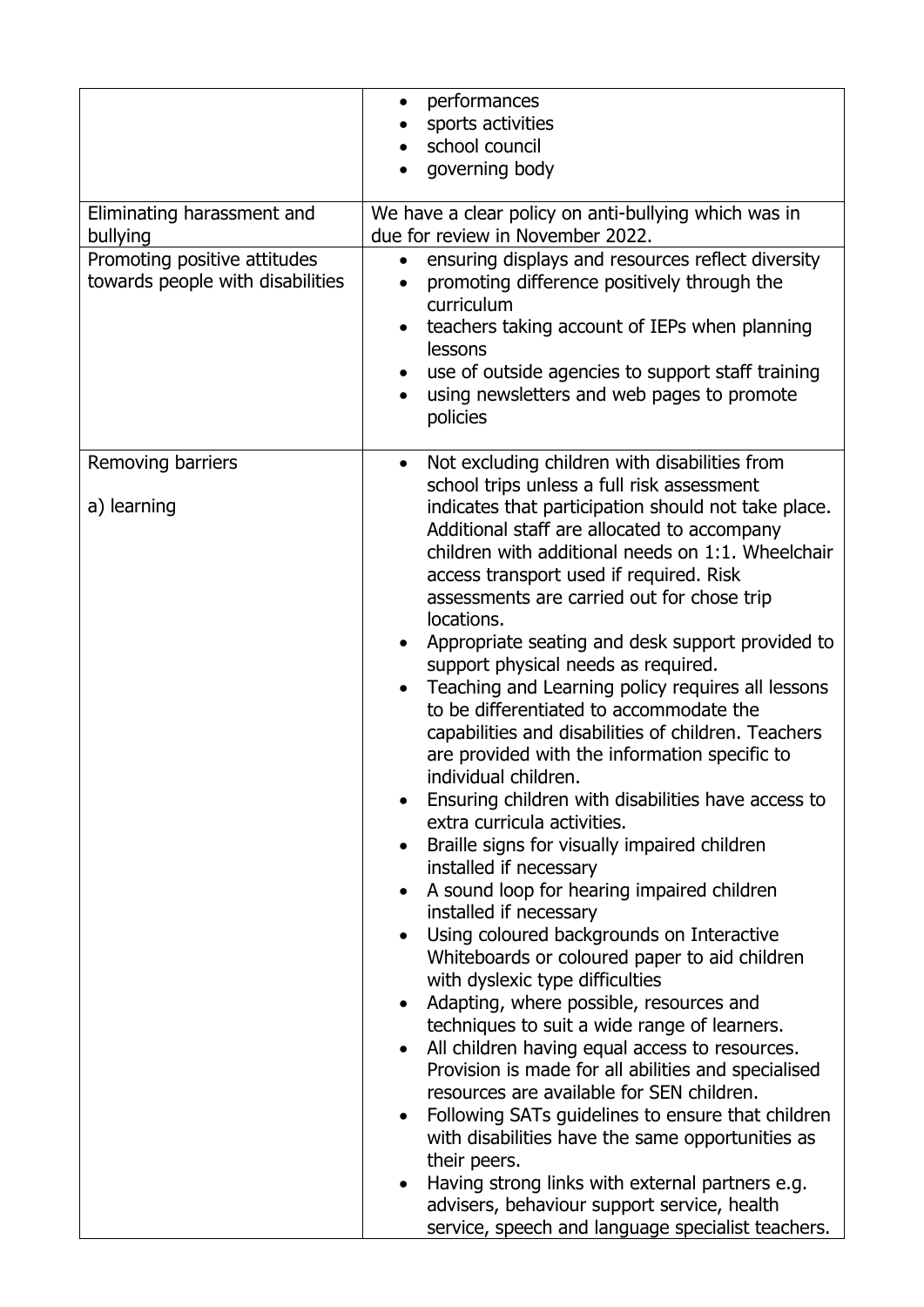|                                        | Using external advisers to support review<br>$\bullet$<br>meetings<br>Using external advisers to support with planning<br>where appropriate<br>Regular staff CPD on teaching children with<br>additional needs                                                                                                                                                                                                                                                                                                            |  |
|----------------------------------------|---------------------------------------------------------------------------------------------------------------------------------------------------------------------------------------------------------------------------------------------------------------------------------------------------------------------------------------------------------------------------------------------------------------------------------------------------------------------------------------------------------------------------|--|
| b) access                              | Ensuring that all areas of the curriculum can be<br>delivered from all classrooms. There is a disabled toilet<br>available in the school. There is a ramp leading to the<br>main playground. There is a disabled parking bay close<br>to the main entrance.                                                                                                                                                                                                                                                               |  |
| <b>Impact Assessment</b>               | We will use existing procedures to review the<br>impact of provision for children with disabilities<br>e.g. IEP reviews, annual reviews, analysis of<br>pupil progress at key milestones throughout the<br>year<br>External validation e.g. parent surveys                                                                                                                                                                                                                                                                |  |
| Disability data currently<br>collected | 1) For all children, including those with additional<br>needs:<br><b>Admission forms</b><br>Home and contact details<br>The total number of children with disabilities<br>Outcomes of lesson observations and<br>$\bullet$<br>monitoring activities<br>The total number of children with disabilities<br>2) For children with additional needs<br><b>IEP</b><br>SEN register<br>SENCo's monitoring reports<br>3) For staff<br>The total number of disabled staff<br>Number of appointments of disabled staff<br>$\bullet$ |  |
| Reviewing and monitoring               | The above data is reported to:<br>The Governing Body<br>School Leadership team<br>Local Authority                                                                                                                                                                                                                                                                                                                                                                                                                         |  |

### **Linked Policies**

This Plan will contribute to the review and revision of related school policies, e.g.